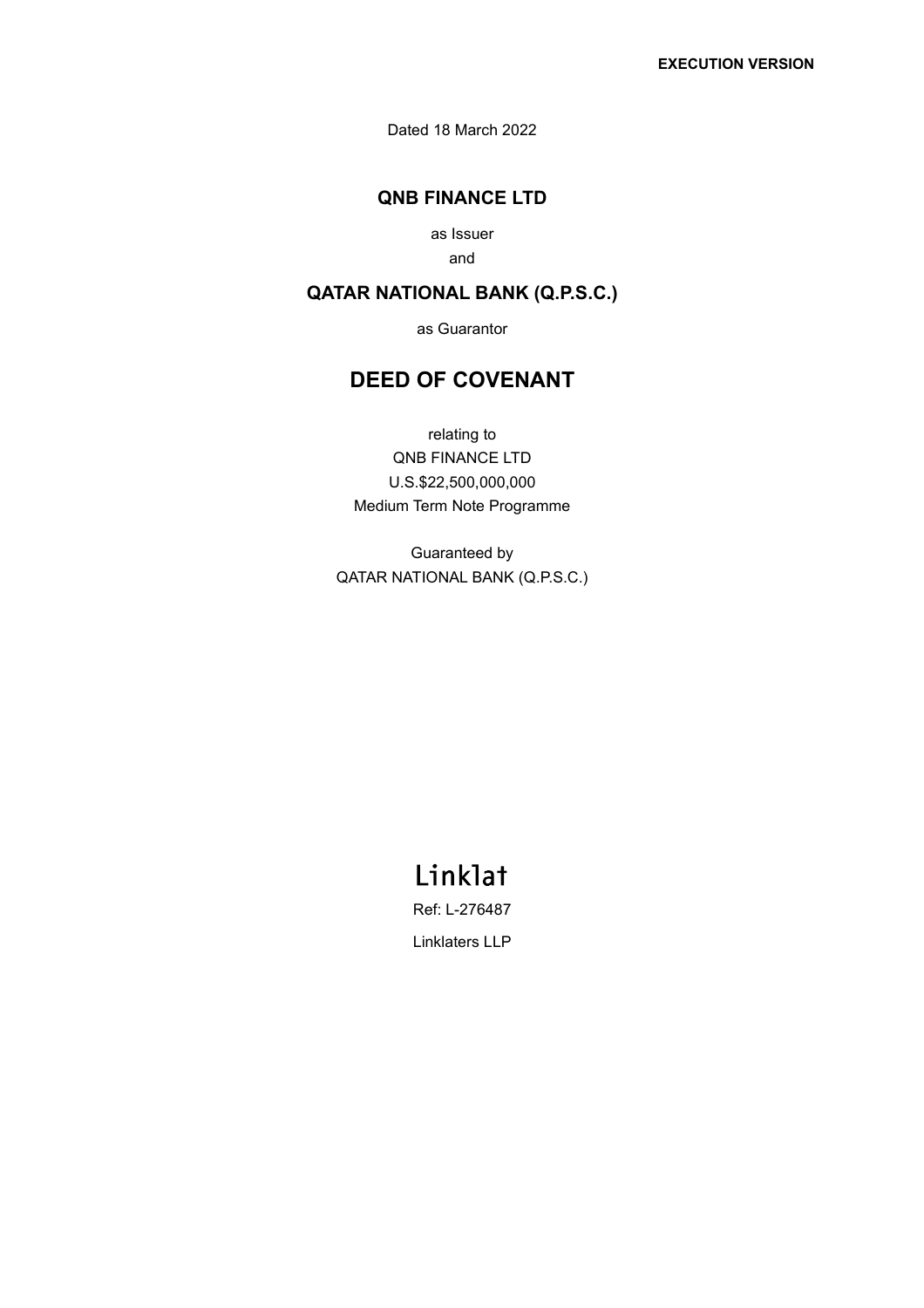**This amended and restated Deed of Covenant** is made on 18 March 2022 by **QNB Finance Ltd** (the "**Issuer**") and by Qatar National Bank (Q.P.S.C.) (the "**Guarantor**") in favour of the Relevant Account Holders (as defined below) from time to time.

#### **Whereas**:

- (A) The Issuer proposes to issue from time to time medium term notes which may comprise senior notes ("**Senior Notes**") or subordinated notes ("**Subordinated Notes**") guaranteed by the Guarantor (the "**Notes**", which expression shall, if the context so admits, include the Global Notes (in temporary or permanent form) to be initially delivered in respect of Notes and any related coupons and talons) (the "**Programme**").
- (B) The Issuer and the Guarantor entered into an amended and restated deed of covenant dated 18 March 2021 (the "**Original Deed of Covenant**") in favour of the Relevant Account Holders (as defined below) from time to time.
- (C) This Deed of Covenant amends and restates the Original Deed of Covenant. Each Series of Notes issued on or after the date hereof shall be issued under the Programme pursuant to this Deed of Covenant. This does not affect any Series of Notes issued under the Programme prior to the date hereof.
- (D) The Issuer and the Guarantor wish to make arrangements for the protection of the interests of Relevant Account Holders in the circumstances set out below.

**This Deed witnesses** as follows:

#### **1 Interpretation**

**1.1 Defined Terms:** In this Deed, unless the context otherwise requires:

"**Account Holder**" means a holder of a Securities Account, except for an Account Issuer to the extent that any securities, or rights in respect of securities, credited to such Account Issuer's Securities Account are held by such Account Issuer for the account or benefit of a holder of a Securities Account with that Account Issuer

"**Account Issuer**" means a Clearing System or a Custodian

"**Acquisition Time**" means, in relation to any Original Account Holder's Entry, its Effective Time (as defined in the definition of Original Account Holder below) and, in relation to any Subsequent Account Holder's Entry, its Transfer Time

"**Agency Agreement**" means the amended and restated agency agreement relating to the Programme dated on or around the date of this Deed between the Issuer, the Guarantor, The Bank of New York Mellon, acting through its London Branch as initial fiscal agent and others

"**Bearer Note**" means a Note in bearer form

"**Clearing System**" means Clearstream, Luxembourg, Euroclear or any other person who is specified as, or who falls within, the definition of "**Alternative Clearing System**", in the Conditions relating to any Global Note or Global Certificate

"**Clearstream, Luxembourg**" means Clearstream Banking S.A.

"**Conditions**" means in respect of the Notes of each Series the terms and conditions applicable thereto which shall be substantially in the form set out in the Agency Agreement as modified, with respect to any Notes represented by a Global Certificate or a Global Note, by the provisions of such Global Certificate or Global Note, including any additional provisions forming part of such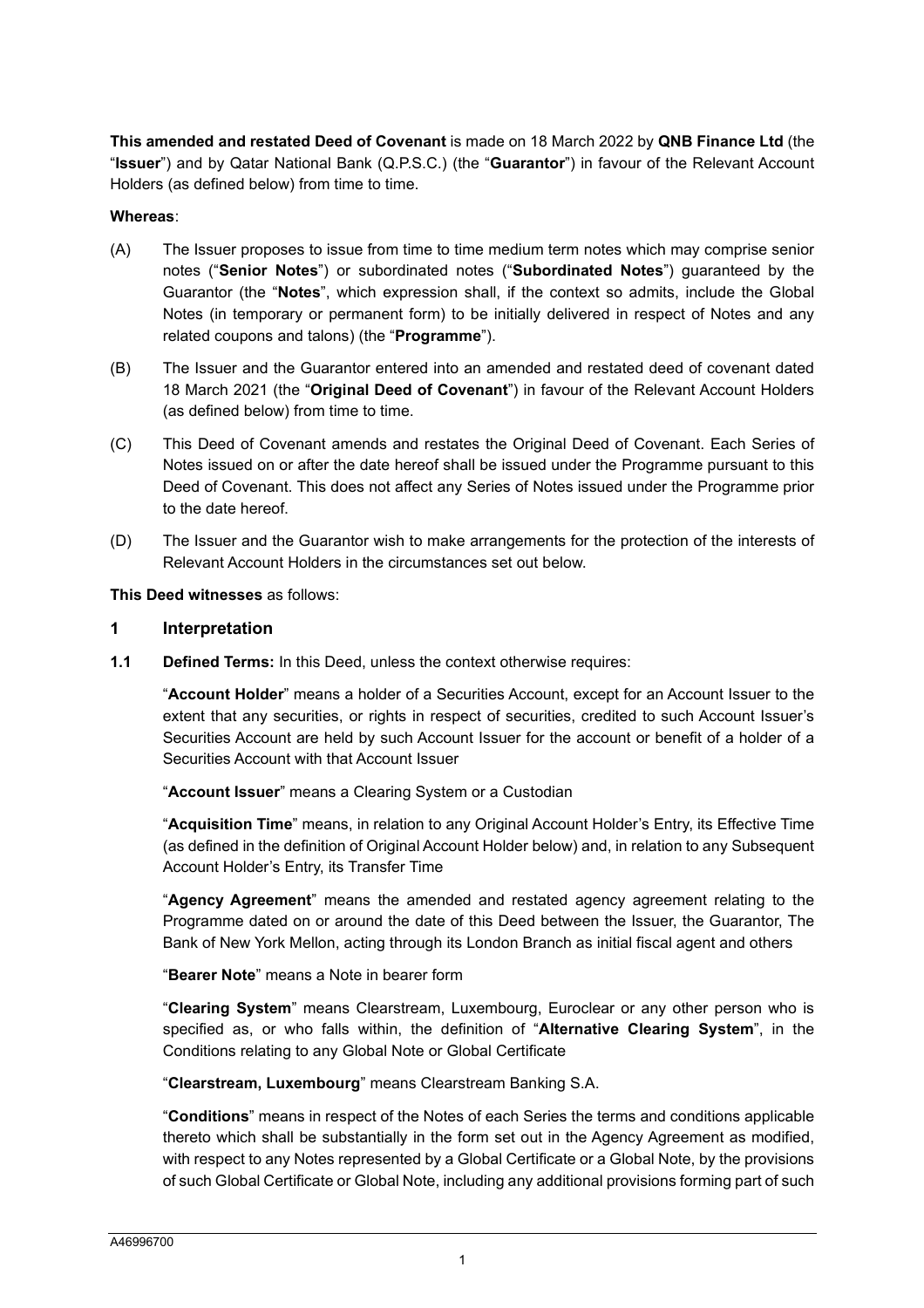terms and conditions relating to the Notes of that Series that are endorsed on or attached to such Global Note or Global Certificate

An Entry "**corresponds**" with another Entry if (i) both Entries relate to the same Global Note or Global Certificate, (ii) one of those Entries has been debited from the Securities Account of an Account Holder in connection with, and substantially at the same time as, the credit of the other Entry to the Securities Account of another Account Holder and (iii) the purpose of debiting the first Entry and crediting the second Entry was to transfer all rights relating to the debited Entry from the Account Holder to whose Securities Account it was debited to the other Account Holder to whose Securities Account the other Entry has been credited; and one Entry "**corresponds**" with another Entry if they both correspond with a third Entry

"**Custodian**" means a person who acknowledges to a Clearing System (or to a Custodian and therefore indirectly to a Clearing System) that it holds securities, or rights in respect of securities, for the account or benefit of that Clearing System (or Custodian)

"**Deed of Guarantee**" means the amended and restated Deed of Guarantee executed by the Guarantor on or around the date of this Deed

"**Direct Rights**" means the rights referred to and defined in Clause 2.1

"**Entry**" means an entry relating to an Original Note (and, if applicable, its related Global Note or Global Certificate) in a Securities Account of an Account Holder

"**Euroclear**" means Euroclear Bank SA/NV

"**Fiscal Agent**" means The Bank of New York Mellon, acting through its London Branch, as initial fiscal agent or, in relation to any Series, such other replacement or successor fiscal agent as may be appointed pursuant to the Agency Agreement

"**Global Certificate**" means, subject to Clause 6, a registered certificate issued pursuant to the Agency Agreement representing Registered Notes of one or more Tranches of the same Series that are registered in the name of a nominee or a common nominee for one or more Clearing Systems or Custodians

"**Global Note**" means, subject to Clause 6, a Global Note (whether in temporary or permanent form) issued pursuant to the Agency Agreement

"**Guarantee**" means the guarantee of the Notes given by the Guarantor contained in the Deed of Guarantee

"**Original Account Holder**" means an Account Holder who has one or more Entries credited to his Securities Account at the time (the "**Effective Time**") at which a Rights Notice is given in relation to such Entries

"**Original Note**" means, in relation to any Global Note, a Bearer Note in definitive form for which such Global Note (or any permanent Global Note for which such Global Note may be exchanged) may be exchanged (or, in relation to a part of a Global Note in respect of which Direct Rights have arisen, would have been exchangeable before the acquisition of such Direct Rights) in accordance with its terms and, in relation to a Global Certificate, a Registered Note that is represented by such Global Certificate (or, in relation to any Registered Note that has become void as the result of the acquisition by an Original Account Holder of Direct Rights in respect of such Registered Note, such Registered Note before it became void)

"**outstanding**" has the meaning given to it in the Agency Agreement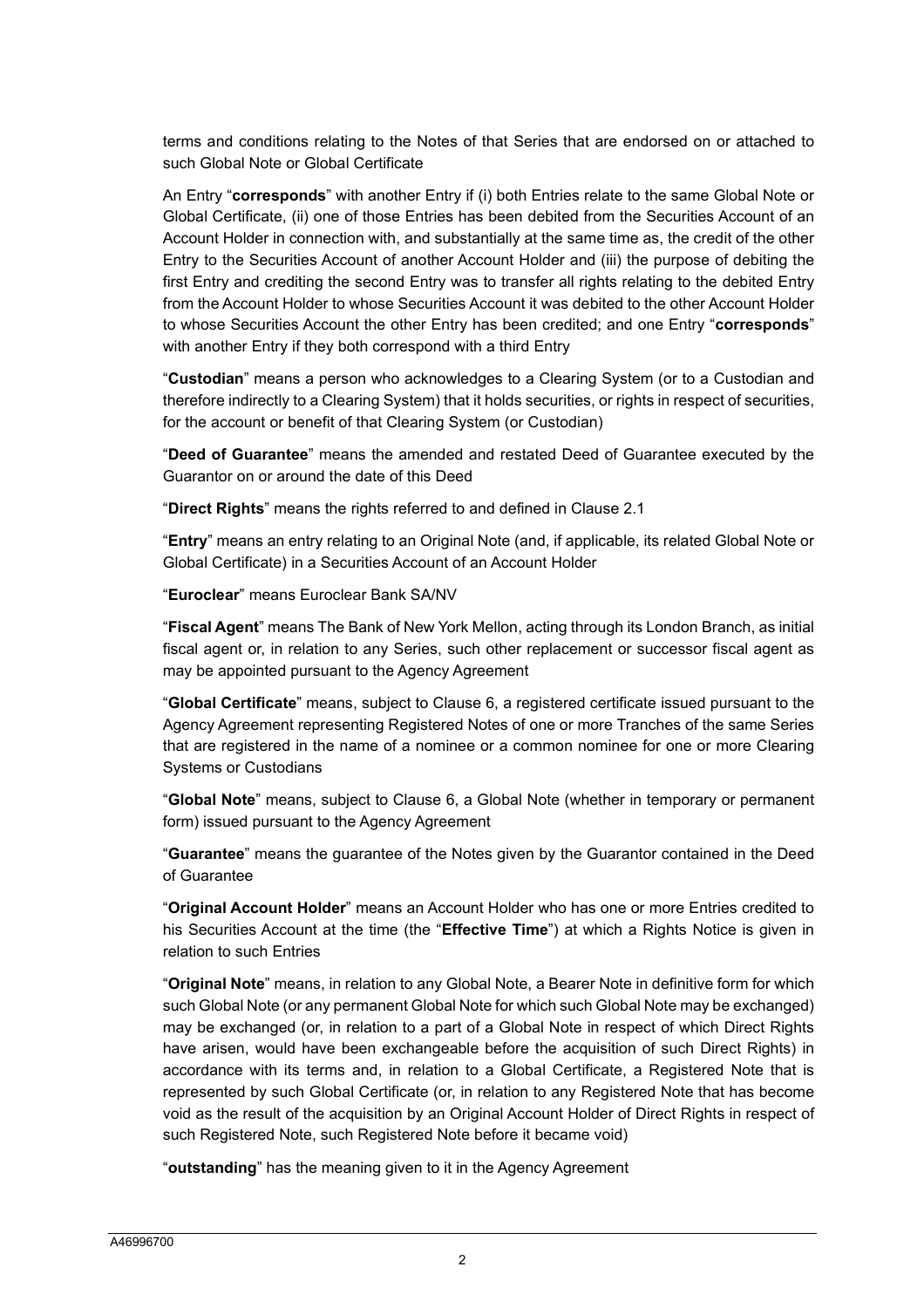"**Registered Note**" means a Note in registered form

"**Relevant Account Holder**" means an Original Account Holder or a Subsequent Account Holder, as the case may be

"**Rights Notice**" means a notice given to the Fiscal Agent by the holder of a Global Note or of the Notes represented by a Global Certificate and in respect of which Notes there has been a failure to pay principal when due in accordance with the Conditions that elects for Direct Rights to arise in relation to the whole or a stated part of such Global Note or one or more Notes represented by such Global Certificate and that identifies the Account Holder and Entries to which such notice relates

"**Securities Account**" means any arrangement between an Account Issuer and any other person (which may include any other Account Issuer, the "**holder of the Securities Account**") pursuant to which such Account Issuer may acknowledge to the holder of the Securities Account that it holds securities, or rights in respect of securities, for the account or benefit of such holder and, in relation to a specific Entry, means the Securities Account to which such Entry is credited

"**Series**" means a series of Notes comprising one or more Tranches, whether or not issued on the same date, that (except in respect of the first payment of interest and their issue price) have identical terms and are expressed to have the same series number

"**Subsequent Account Holder**" means an Account Holder who has had an Entry credited to his Securities Account in connection with the debit of a corresponding Entry in respect of which Direct Rights have arisen from the Securities Account of another Account Holder (a "**Previous Account Holder**")

"**Termination Date**" means the first date on which no further Global Certificates or Global Notes may be issued under the Agency Agreement and complete performance of the obligations contained in this Deed and in all outstanding Notes initially represented by Global Notes and Global Certificates occurs

"**Tranche**" means, in relation to a Series, those Notes of that Series that are issued on the same date at the same issue price and in respect of which the first payment of interest is identical and

"**Transfer Time**" means, in relation to any Subsequent Account Holder's Entry, the time at which such Entry is credited to his Securities Account.

- **1.2 Headings:** Headings shall be ignored in construing this Deed.
- **1.3 Contracts:** References in this Deed to this Deed or any other document are to this Deed or those documents as amended, supplemented or replaced from time to time in relation to the Programme and includes any document that amends, supplements or replaces them.

#### **2 Direct Rights**

**2.1 Acquisition of Direct Rights:** Each Relevant Account Holder shall at the Acquisition Time for each of such Relevant Account Holder's Entries acquire against the Issuer and the Guarantor all rights ("**Direct Rights**") that it would have had if, immediately before each such Acquisition Time, it had been the holder of the Original Notes to which each of such Entries relates including, without limitation, the right to receive all payments due at any time in respect of such Original Notes and the Guarantee other than those corresponding to any already made (i) under the relevant Global Note or the Notes represented by the relevant Global Certificate (or the Guarantee) before the Effective Time relating to such Original Notes or (ii) at or after such Effective Time and in relation to Subsequent Account Holders, to Previous Account Holders who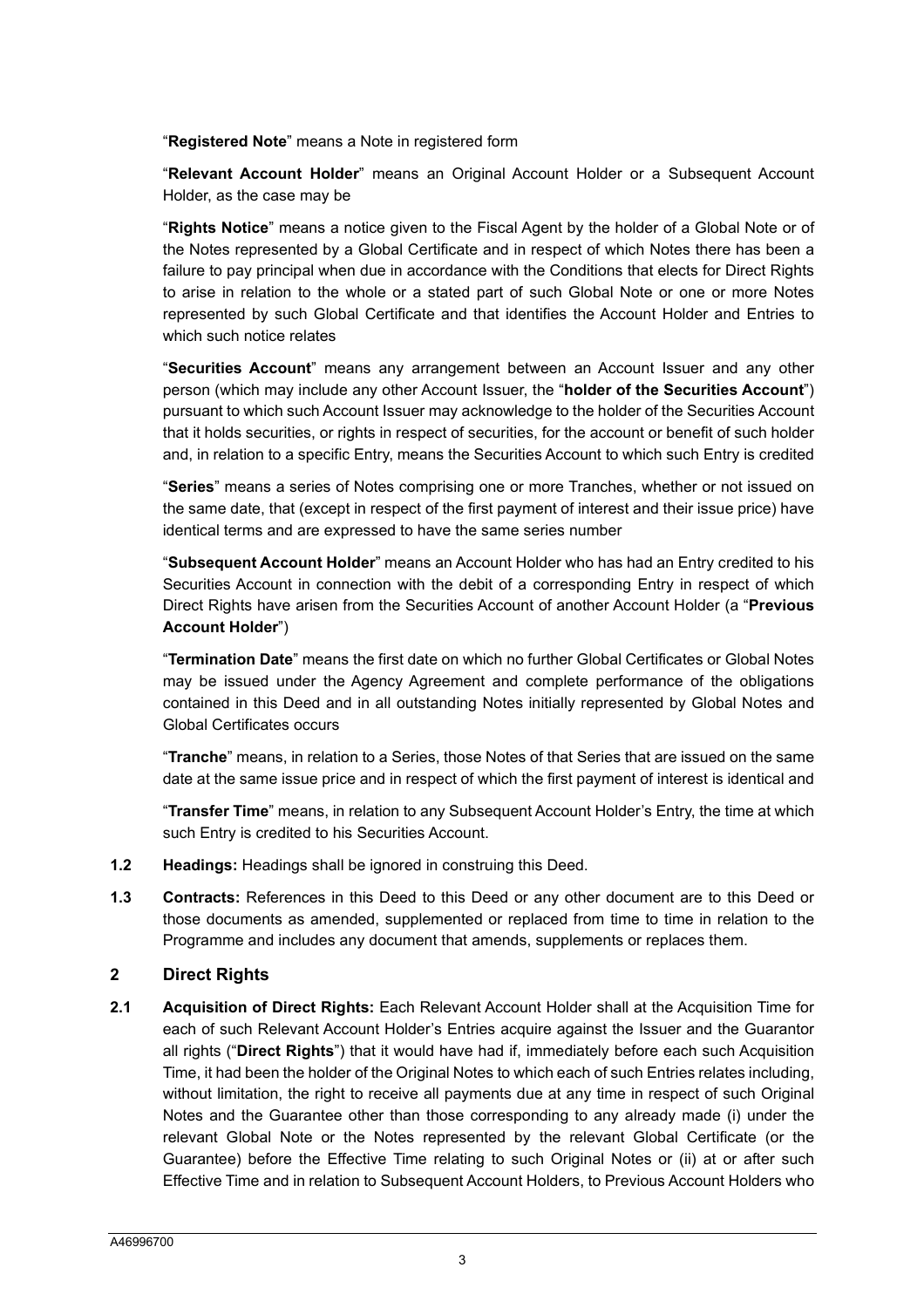have had corresponding Entries credited to their Securities Accounts and that have been made in respect of such corresponding Entries.

- **2.2 No Further Act Required:** No further action shall be required on the part of any person in order for such Direct Rights to be acquired and for each Relevant Account Holder severally to have the benefit of, and to be able to enforce, such Direct Rights.
- **2.3 Termination of Direct Rights:** The Direct Rights of each Previous Account Holder in relation to any Entry shall terminate when the Subsequent Account Holder to whose Securities Account a corresponding Entry has been credited acquires Direct Rights in relation to such Entry in accordance with Clause 2.1.

#### **3 Evidence**

- **3.1 Records Conclusive:** The records of each Account Issuer shall, in the absence of manifest error, be conclusive evidence as to the matters set out in sub-Clauses 3.1.1 to 3.1.3, inclusive, below. For the purposes of this Clause one or more certificates issued by an Account Issuer stating:
	- **3.1.1** whether or not one or more Rights Notices have been given and, if any such notice has been given:
		- (i) the Effective Time in relation to such Rights Notice; and
		- (ii) the Original Notes to which it related;
	- **3.1.2** in relation to each Relevant Account Holder:
		- (i) the name of the Relevant Account Holder; and
		- (ii) the Entries in respect of which Direct Rights have arisen (and have not terminated in accordance with Clause 2.3) that are credited to the Securities Account of such Relevant Account Holder;
	- **3.1.3** in relation to each Entry in respect of which Direct Rights have arisen:
		- (i) the Original Note to which such Entry relates;
		- (ii) its Acquisition Time;
		- (iii) whether any payment made under the relevant Global Note or the Notes represented by the relevant Global Certificate (or the Guarantee) before the Effective Time relating to such Entry was made in respect of the Original Note relating to such Entry; and
		- (iv) the amount of any payments made to Previous Account Holders who have had a corresponding Entry credited to their securities account and that have been made in respect of any such corresponding Entry

shall be conclusive evidence of the records of such Account Issuer at the date of such certificate.

**3.2 Blocked Securities Accounts:** A certificate from an Account Issuer stating the information set out in sub-Clause 3.1.2 that certifies that one or more of the Entries referred to in that certificate may not be debited or transferred from the Securities Account of the Relevant Account Holder until a certain time and date or before the occurrence of any identified condition precedent shall be conclusive evidence that such Entries remain credited to such Securities Account until such time and date or the satisfaction of such condition precedent.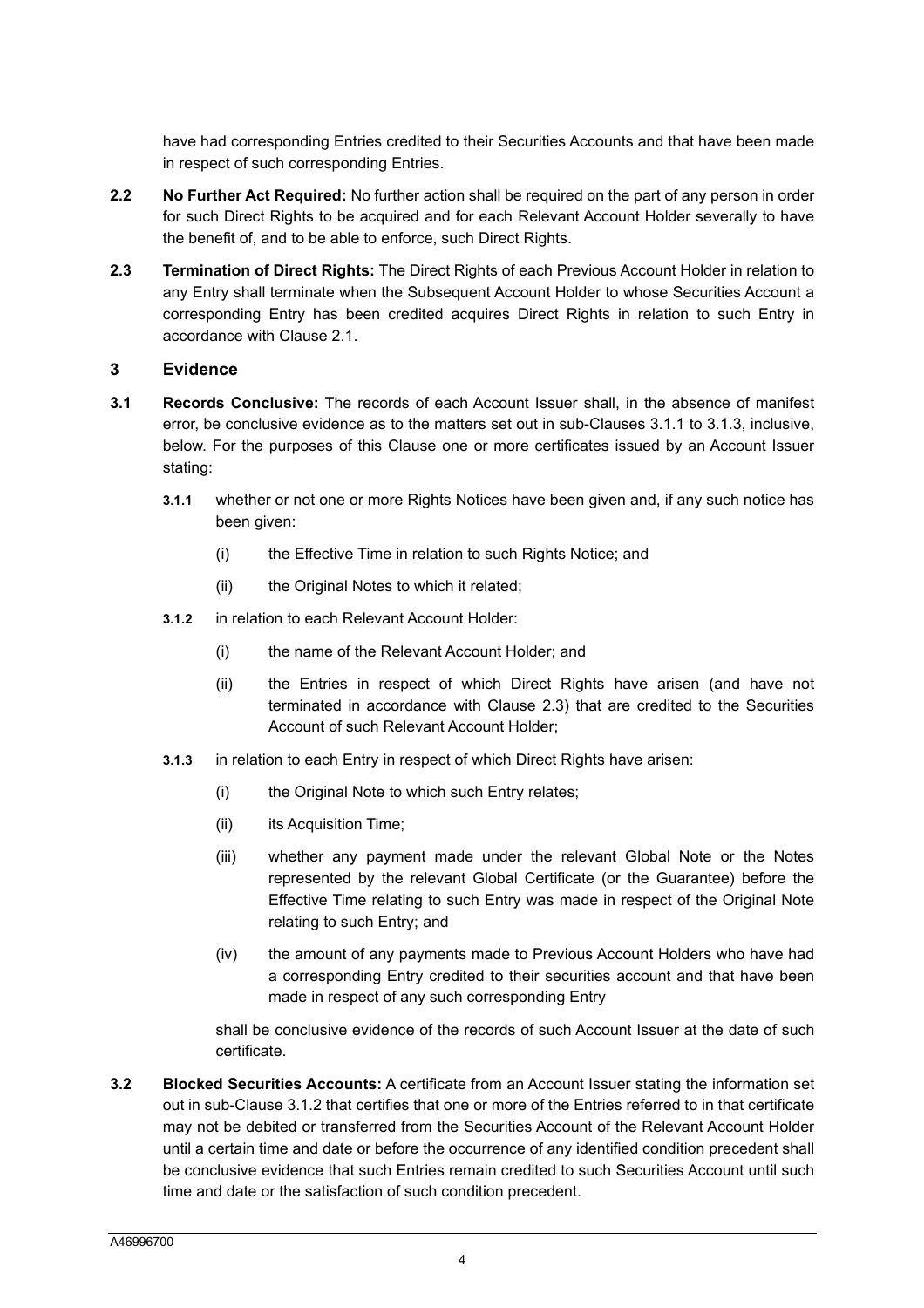**3.3 Original Notes and Entries Treated as Fungible:** Where two or more Entries in the books of any Account Issuer relate to Original Notes that have identical terms and have Direct Rights that are identical in all respects, any certificate given pursuant to this Clause need not identify specific Original Notes or Entries, but may certify that an Entry (or the Direct Rights in respect of it) relates to an Original Note or another Entry that forms one of a class of identical Original Notes and/or Entries having identical Direct Rights.

#### **4 Title to Entries**

- **4.1 Each Relevant Account Holder Able to Enforce:** Any Relevant Account Holder may protect and enforce its rights arising out of this Deed in respect of any Entry to which it is entitled in its own name without using the name of or obtaining any authority from any predecessor in title.
- **4.2 Payment to Relevant Account Holder Good Discharge:** Each Relevant Account Holder is entitled to receive payment of the amount due in respect of each of its Entries and of all other sums referable to its Direct Rights to the exclusion of any other person and payment in full by the Issuer or the Guarantor to such Relevant Account Holder shall discharge the Issuer and the Guarantor from all obligations in respect of each such Entry and such Direct Rights. As a condition precedent to making any payment to a Relevant Account Holder in whole or partial discharge of any Direct Rights, the Issuer or the Guarantor shall be entitled to require that reasonable arrangements are made (at the Issuer's and the Guarantor's expense, as the case may be) for confirmation of the receipt of such payment by the Relevant Account Holder to be given to, and for receipt of such confirmation to be acknowledged by, the Account Issuer in whose books the Entry in respect of which such payment is to be made is credited.

#### **5 Counterparts of this Deed**

This Deed may be executed in one or more counterparts all of which when taken together shall constitute the same instrument. Executed originals of this Deed have been delivered to each Clearing System and to the Fiscal Agent and shall be held to the exclusion of the Issuer and the Guarantor until the Termination Date. The Issuer and the Guarantor covenant with each Relevant Account Holder on demand to produce or procure that there is produced an executed original hereof to such Relevant Account Holder and allow it to take copies thereof on demand at any reasonable time. Any Relevant Account Holder may, in any proceedings relating to this Deed, protect and enforce its rights arising out of this Deed in respect of any Entry to which it is entitled upon the basis of a statement by an Account Issuer as provided in Clause 3 and a copy of this Deed certified as being a true copy by a duly authorised officer of any Clearing System or the Fiscal Agent without the need for production in such proceedings or in any court of the actual records or this Deed. Any such certification shall be binding, except in the case of manifest error, upon the Issuer and the Guarantor and all Relevant Account Holders. This Clause shall not limit any right of any Relevant Account Holder to the production of the originals of such records or documents in evidence.

#### **6 Amendment and Disapplication of this Deed**

**6.1 Amendment of this Deed:** Neither the Issuer nor the Guarantor may amend, vary, terminate or suspend this Deed or its obligations under it until after the Termination Date unless such variation, termination or suspension shall have been approved by an Extraordinary Resolution (as defined in the Agency Agreement), to which the special quorum provisions specified in the Notes apply, of the holders of each series of Notes outstanding, save that nothing in this Clause shall prevent the Issuer or the Guarantor from increasing or extending its obligations under this Deed by way of supplement to it at any time.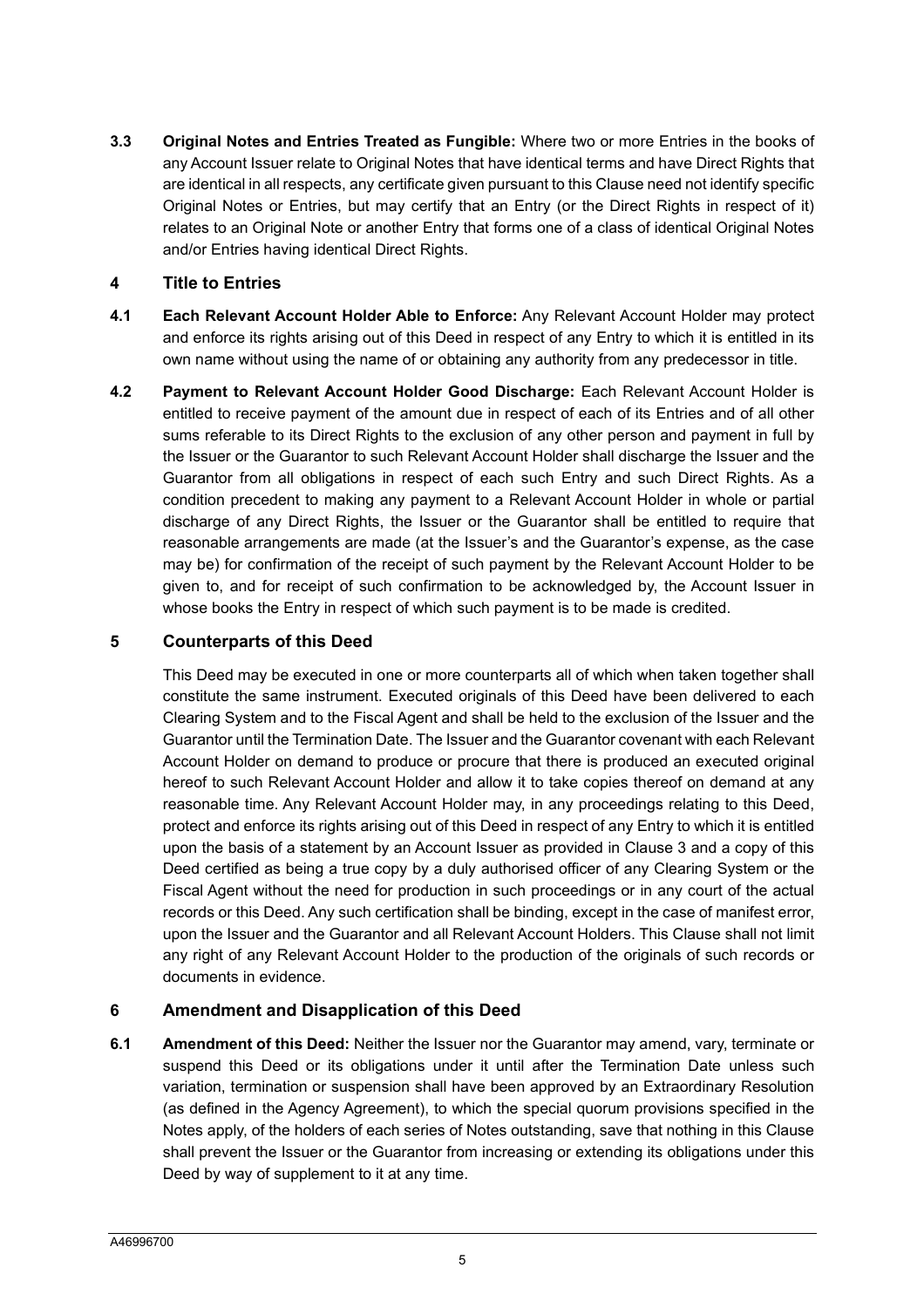- **6.2 Disapplication of this Deed:** This Deed shall not apply to a Global Note or Global Certificate if:
	- **6.2.1** the Conditions applicable to such Global Note or Global Certificate state that this Deed shall not apply; or
	- **6.2.2**
- (i) the Issuer and the Guarantor execute a further agreement, deed, instrument or other document (the "**New Covenant**") that confers upon the Account Holders who have Entries relating to such Global Note or Global Certificate credited to their Securities Account rights that are substantially similar to the Direct Rights;
- (ii) such Global Note or Global Certificate is issued after the date of execution of the New Covenant; and
- (iii) the provisions of the New Covenant are disclosed to the subscribers of the related Notes.

#### **7 Payments**

- **7.1 Payments Free of Taxes:** All payments by the Issuer or the Guarantor under this Deed shall be made free and clear of, and without withholding or deduction for, any taxes, duties, assessments or governmental charges of whatever nature imposed, levied, collected, withheld or assessed by the Cayman Islands or the State of Qatar or any authority therein or thereof having power to tax, unless such withholding or deduction is required by law. In that event, the Issuer or, as the case may be, the Guarantor shall pay such additional amounts as shall result in the receipt by the Relevant Account Holders of such amounts as would have been received by them had no such withholding or deduction been required, except that no such additional amounts shall be payable:
	- **7.1.1** to, or to a third party on behalf of, a Relevant Account Holder who is liable to such taxes, duties, assessments or governmental charges by reason of his having some connection with the Cayman Islands or, in the case of payments by the Guarantor, the State of Qatar other than merely having the relevant Entry credited to his Securities Account; or
	- **7.1.2** in respect of any demand made more than 30 days after the date upon which demand may first be made hereunder, except to the extent that the Relevant Account Holder would have been entitled to such additional amounts on making such demand on the thirtieth such day.
- **7.2 Stamp Duties:** The Issuer covenants to and agrees with the Relevant Account Holders that it shall pay promptly, and in any event before any penalty becomes payable, any stamp, documentary, registration or similar duty or tax payable in the Cayman Islands, the State of Qatar, Belgium or Luxembourg, as the case may be, or in the country of any currency in which Notes may be denominated or amounts may be payable in respect of the Notes or any political subdivision or taxing authority thereof or therein in connection with the entry into, performance, enforcement or admissibility in evidence of this Deed and/or any amendment of, supplement to or waiver in respect of this Deed, and shall indemnify each of the Relevant Account Holders, on an after tax basis, against any liability with respect to or resulting from any delay in paying or omission to pay any such tax.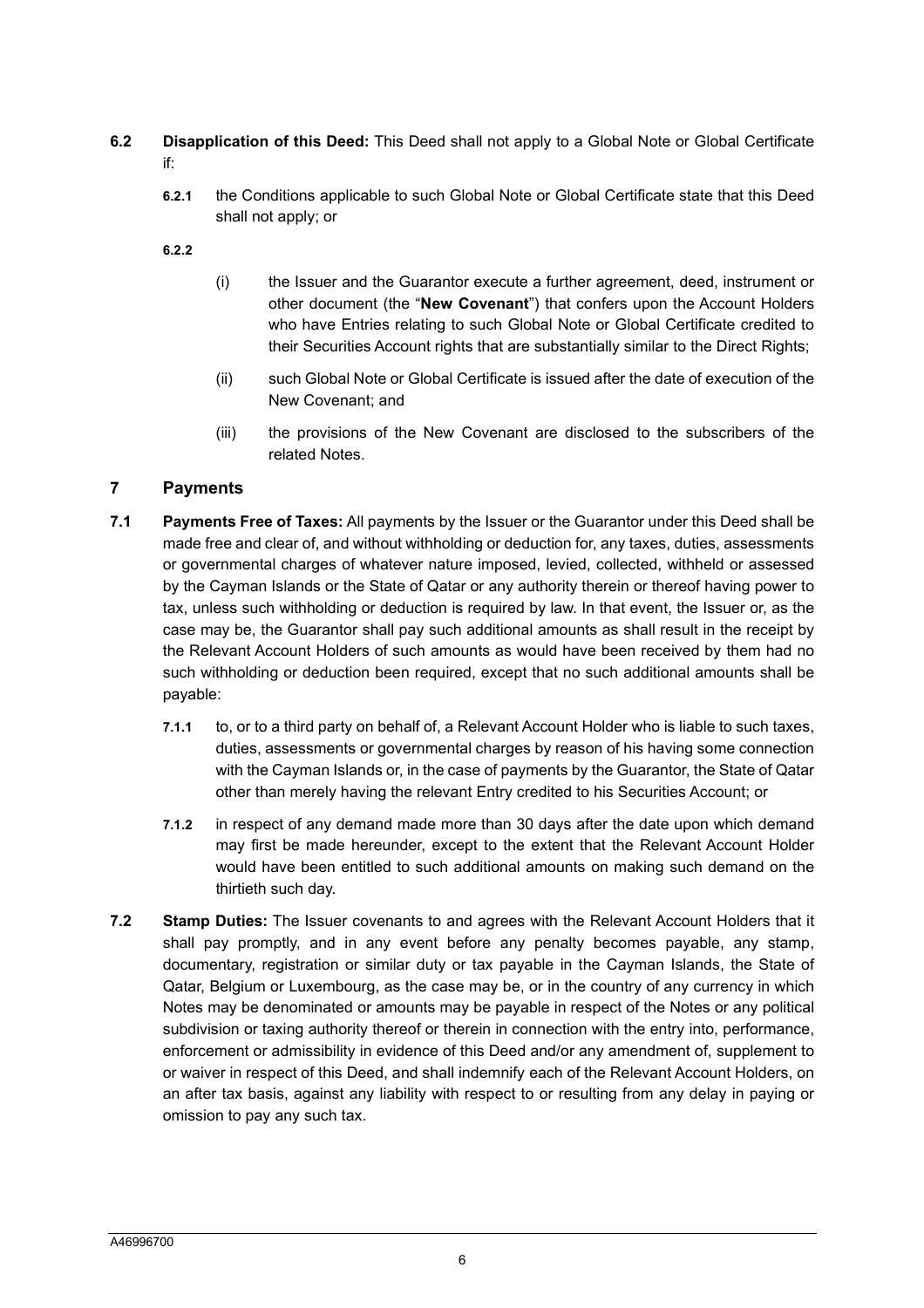#### **8 Governing Law and Dispute Resolution**

- **8.1 Governing Law:** This Deed (including the remaining provisions of this Clause 8) and any noncontractual obligations arising out of or in connection with it shall be governed by, and shall be construed in accordance with, English law.
- **8.2 Agreement to Arbitrate:** Subject to Clause 8.3, any dispute, claim, difference or controversy arising out of, relating to or having any connection with this Deed (including any dispute as to its existence, validity, interpretation, performance, breach or termination or the consequences of its nullity and any dispute relating to any non-contractual obligations arising out of or in connection with it) (a "**Dispute**") shall be referred to and finally resolved by arbitration in accordance with the Arbitration Rules of the LCIA (the "**Rules**"), which Rules (as amended from time to time) are incorporated by reference into this Condition. For these purposes:
	- **8.2.1** the seat of arbitration shall be London;
	- **8.2.2** there shall be three arbitrators, each of whom shall have no connection with any party thereto and shall be an attorney experienced in international securities transactions. The parties to the Dispute shall each nominate one arbitrator and both arbitrators in turn shall appoint a further arbitrator who shall be the chairman of the tribunal. In cases where there are multiple claimants and/or multiple respondents, the class of claimants jointly, and the class of respondents jointly shall each nominate one arbitrator. If one party or both fails to nominate an arbitrator within the time limits specified by the Rules, such arbitrator(s) shall be appointed by the LCIA. If the party nominated arbitrators fail to nominate the third arbitrator within 15 days of the appointment of the second arbitrator, such arbitrator shall be appointed by the LCIA; and
	- **8.2.3** the language of the arbitration shall be English.
- **8.3 Option to litigate:** Notwithstanding Clause 8.2, any Relevant Account Holder may, in the alternative, and at its sole discretion, by notice in writing to the Issuer and the Guarantor:
	- **8.3.1** within 28 days of service of a Request for Arbitration (as defined in the Rules); or
	- **8.3.2** in the event no arbitration is commenced,

require that a Dispute be heard by a court of law. If a Relevant Account Holder gives such notice, the Dispute to which such notice refers shall be determined in accordance with Clause 8.4 and any arbitration commenced under Clause 8.2 in respect of that Dispute will be terminated. Each of the parties to the terminated arbitration will bear its own costs in relation thereto.

- **8.4 Effect of exercise of option to litigate:** In the event that a notice pursuant to Clause 8.3 is issued, the following provisions shall apply:
	- **8.4.1** subject to sub-Clause 8.4.3 below, the courts of England shall have exclusive jurisdiction to settle any Dispute and each of the Issuer and the Guarantor submits to the exclusive jurisdiction of such courts;
	- **8.4.2** each of the Issuer and the Guarantor agrees that the courts of England are the most appropriate and convenient courts to settle any Dispute and, accordingly, that it will not argue to the contrary; and
	- **8.4.3** this Clause 8.4 is for the benefit of the Relevant Account Holders only. As a result, and notwithstanding sub-Clause 8.4.1 above, a Relevant Account Holder may take proceedings relating to a Dispute ("**Proceedings**") in any other courts with jurisdiction.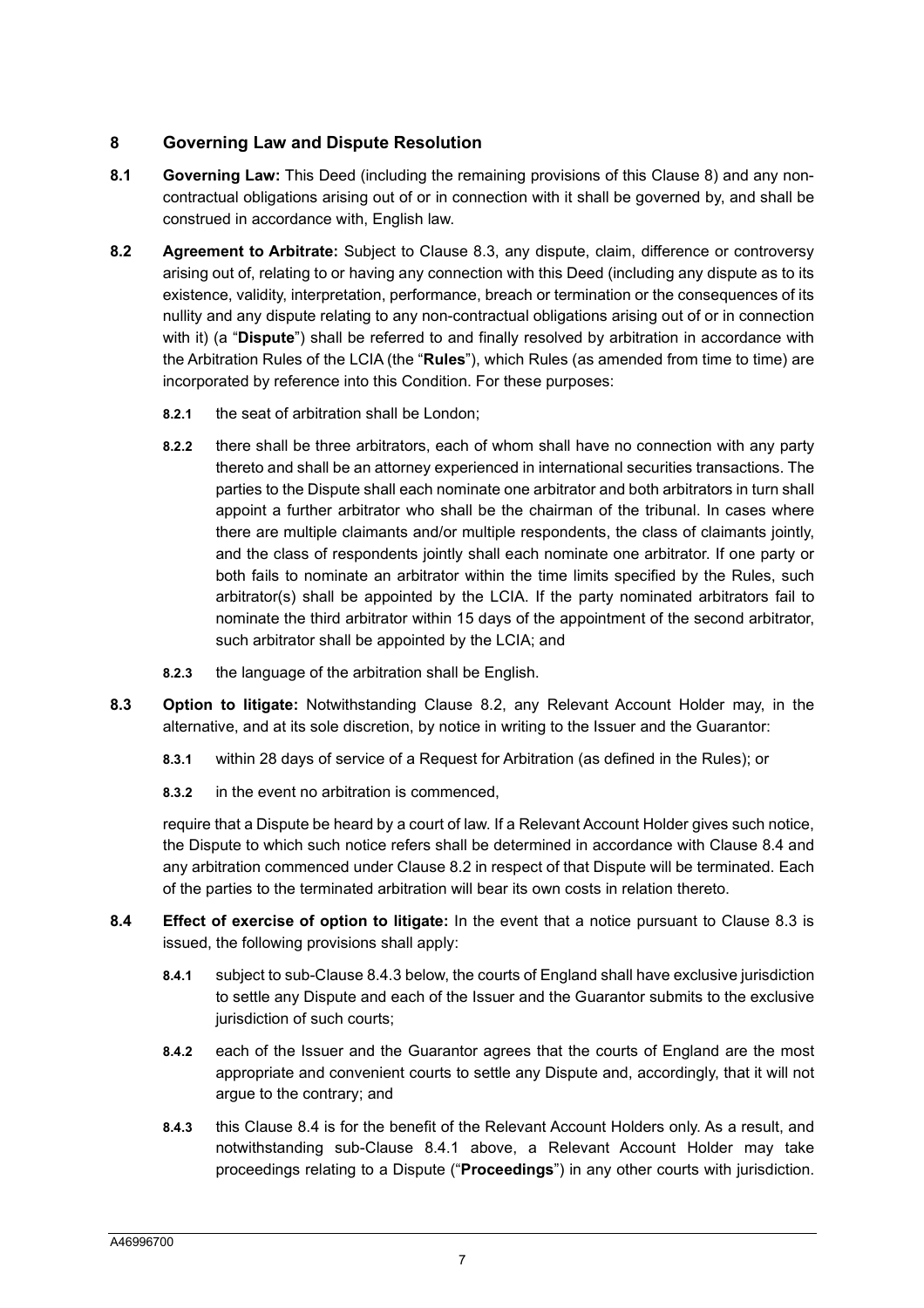To the extent allowed by law, a Relevant Account Holder may take concurrent Proceedings in any number of jurisdictions.

- **8.5 Joinder:** The following shall apply to any Dispute arising out of or in connection with this Deed in respect of which a request for arbitration has been served. In relation to any such disputes if, in the absolute discretion of the first arbitral tribunal to be appointed in any of the disputes, they are so closely connected that it is expedient for them to be resolved in the same proceedings, that arbitral tribunal shall have the power to order that the proceedings to resolve that dispute shall be consolidated with those to resolve any of the other disputes, provided that no date for the final hearing of the first arbitration has been fixed. If that arbitral tribunal so orders, the parties to each dispute which is a subject of its order shall be treated as having consented to that dispute being finally decided:
	- **8.5.1** by the arbitral tribunal that ordered the consolidation unless the LCIA decides that that arbitral tribunal would not be suitable or impartial; and
	- **8.5.2** in accordance with the procedure, at the seat and in the language specified in the relevant agreement under which the arbitral tribunal that ordered the consolidation was appointed, save as otherwise agreed by all parties to the consolidated proceedings or, in the absence of any such agreement, ordered by the arbitral tribunal in the consolidated proceedings.

Any dispute which is subject to a contractual option to litigate shall only be capable of consolidation pursuant to this Clause 8.5 if:

- (i) the time limit for exercise of the option to which the dispute is subject has expired and the option has not been exercised; or
- (ii) the right of the option-holder to exercise the option has otherwise been validly waived.
- **8.6 Service of Process:** Each of the Issuer and the Guarantor irrevocably appoints Qatar National Bank (Q.P.S.C.), London Branch of 51 Grosvenor Street, London, W1K 3HH, United Kingdom as their agent in England to receive, for it and on its behalf, service of process in any Proceedings in England. Such service shall be deemed completed on delivery to such process agent (whether or not, it is forwarded to and received by the Issuer or the Guarantor). If for any reason such process agent ceases to be able to act as such or no longer has an address in London, the Issuer or the Guarantor irrevocably agrees to appoint a substitute process agent. Nothing shall affect the right to serve process in any manner permitted by law.
- **8.7 Waiver of immunity:** To the extent that the Issuer or the Guarantor, respectively, may claim for itself or its assets or revenues immunity from jurisdiction, enforcement, prejudgment proceedings, injunctions and all other legal proceedings and relief and to the extent that such immunity (whether or not claimed) may be attributed to it or its assets or revenues, the Issuer and the Guarantor agrees not to claim and irrevocably and unconditionally waives such immunity in relation to any Proceedings or Disputes. Further, the Issuer and the Guarantor, respectively, irrevocably and unconditionally consents to the giving of any relief or the issue of any legal proceedings, including, without limitation, jurisdiction, enforcement, prejudgment proceedings and injunctions in connection with any Proceedings or Disputes.